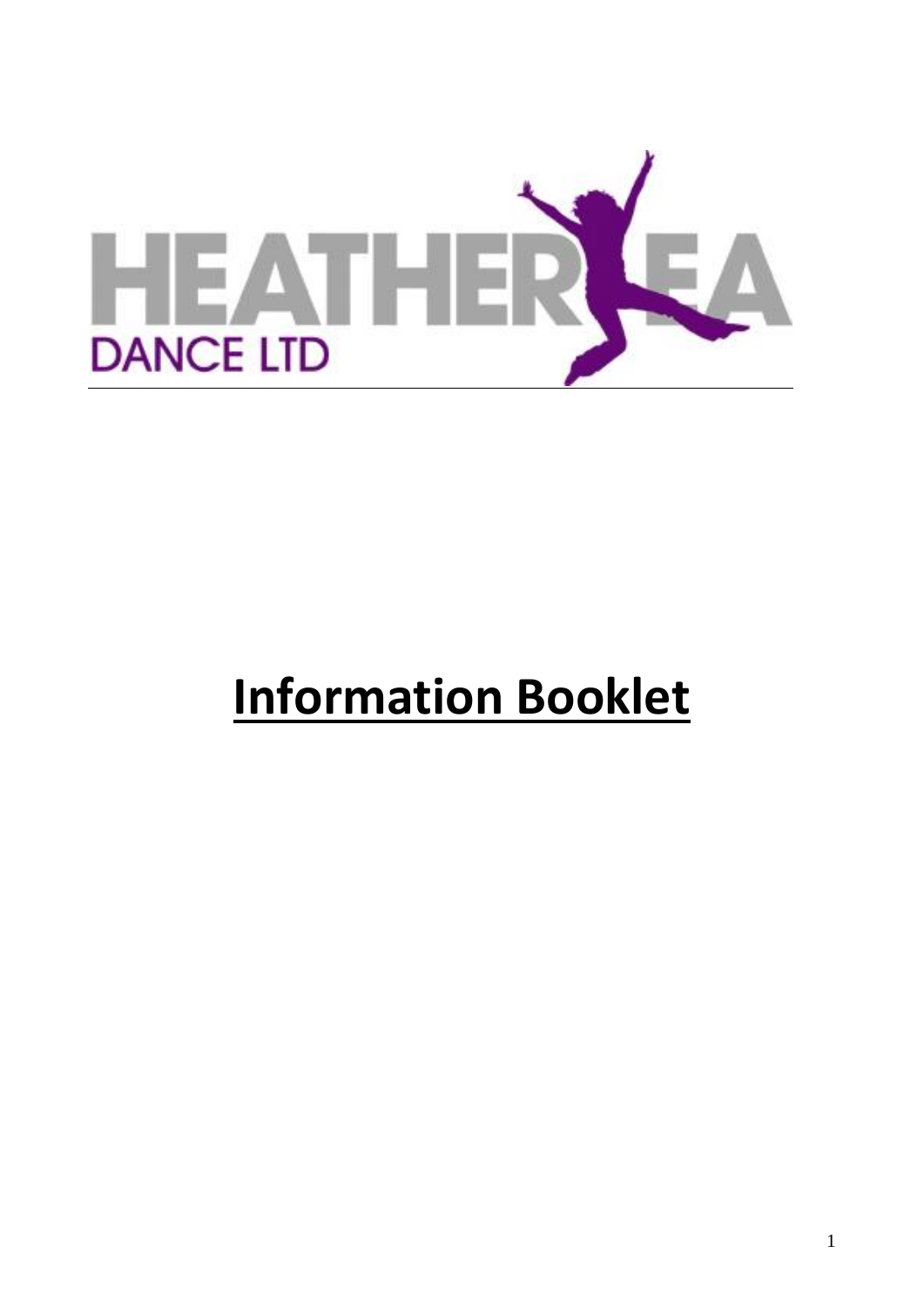#### **ADMISSIONS POLICY**

Heatherlea School of Dance welcomes children from the age of 3 years of age due to insurance provision and facilities available. It is our policy that all pupils under the age of 16 should be dropped off and collected by a responsible adult who has been introduced to the teacher in charge. The School will only accept responsibility for a pupil on commencement of their lesson time. Prior to this time is the responsibility of the parent/guardian. A register is taken at the beginning of every class to ascertain pupil numbers to comply with fire regulations etc. We expect all pupils to show good attendance and be punctual for lessons ensuring that the correct class uniform is worn at all times. It is also requested that all pupils ensure their hair is tied back in a neat secure hair style. Smart appearance is extremely important.

We require details about your child. You are requested to complete the enclosed registration form and sign consents where necessary to enable us to provide the best possible provision for your child.

#### **PAYMENT POLICY**

The Heatherlea School of Dance operates fees on an monthly collection. A notice is distributed at the beginning of each month which states how many lessons occur within that timescale and the total payment along with payment required by the end of the month. All sessions must be paid for regardless of whether your child attends or not. All fees must be paid for by way of debit card, BACS, cash or Cheque. Failure to make payment could result in your child losing their place.

4 weeks notice is required to terminate tuition.

New members to the school have a 4 lesson introduction period where lessons can be paid for on attendance- after this time they will be placed on a monthly payment system.

#### **SICKNESS POLICY**

At the Heatherlea School of Dance staff are committed to health and well-being of all pupils within their care. Should a child be taken ill whilst at their lesson the following procedures will apply :

- Should a pupil inform a staff member that they are feeling unwell, or a pupil is obviously unwell the child will be made comfortable and observed for a short period of time to assess the situation.
- Staff will contact the pupils parent/guardian to inform them that their child is unwell and will require picking up. Should the parent/guardian be unobtainable then we will make contact with the person named as emergency contact on the child registration form.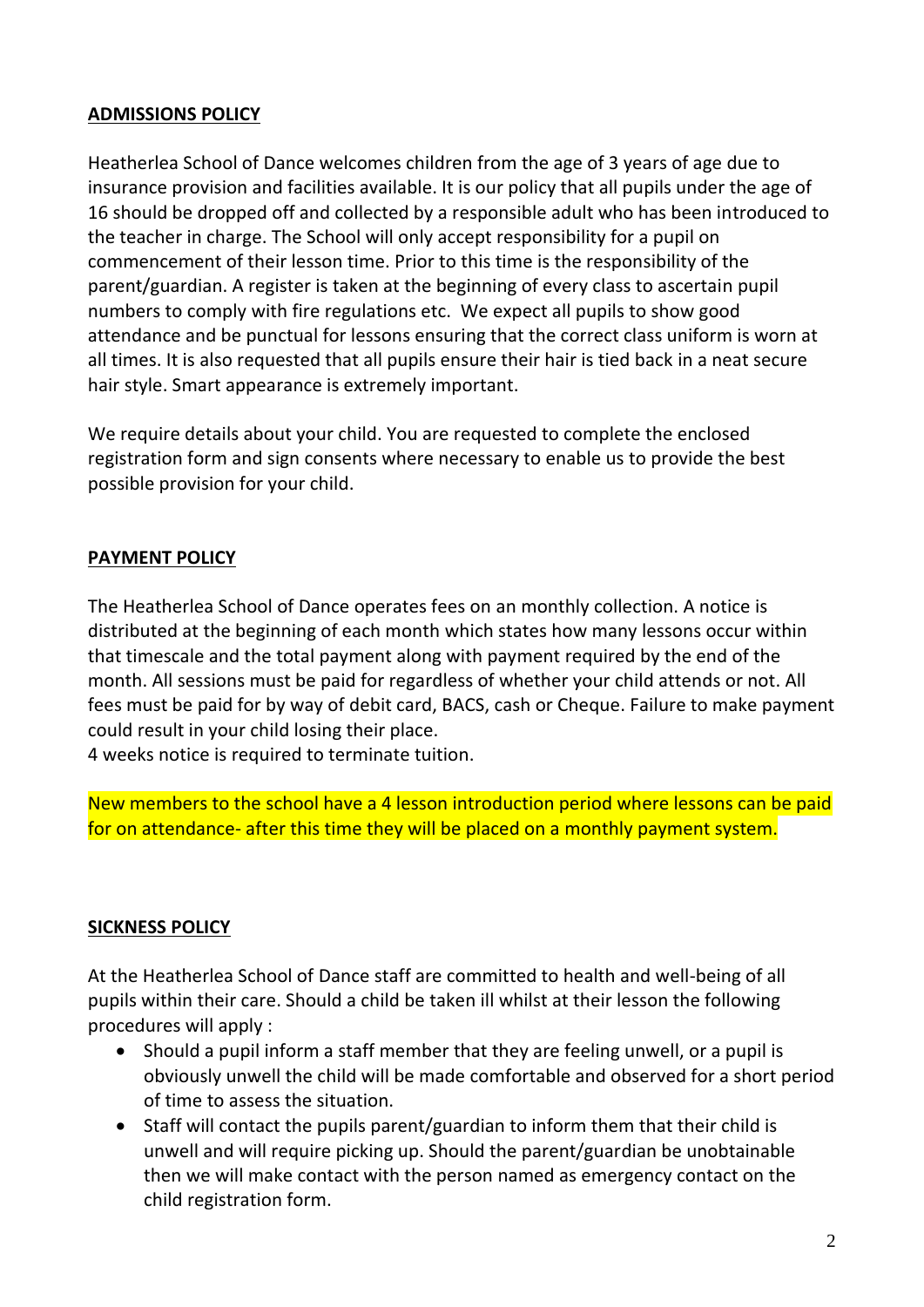When the designated person arrives to collect the pupil a verbal report about the nature of the illness will be given.

In the interest of health and well-being of all children who attend classes any child suffering from the following conditions should refrain from attending lessons until medical advice and treatment has been sought and the condition is no longer infectious :

- Discharge from eyes, ears or nose
- Spots or rashes
- Vomiting and diarrhoea

An accident book is kept at the studio. The purpose of having the book is to record any accident that may happen on the premises however small or trivial they may seem. Should an accident occur the member of staff present will request a signature form the pupils parent/guardian as well as their own signature.

#### **COMPLAINTS PROCEDURE**

All complaints will be dealt with promptly and with confidentially. The following action should be taken :

 Approach a member of staff who will record your complaint or comment and ask you to sign it. After a full investigation into the matter the staff member will report back to you with a decision of any action as to be taken regarding your comment or complaint.

#### **EQUAL OPPORTUNITIES**

It is the responsibility of all members of staff of the Heatherlea School of dance to ensure that all the children who attend our school are treated fairly and on an equal basis. The responsibility will extend to all parents and guardians.

It ensures wherever feasible that equality and opportunity regardless of anyones age, gender, racial origin, religious persuasions or disability are treated with equal concern. We will use relevant materials and equipment that reflect the diverse society in which we live.

#### **CHILD PROTECTION POLICY**

At Heatherlea School of Dance as part of our child protection policy we will at all times be observant with regards to your child's physical and bodily appearance. Should we feel there may be a problem, we will always contact the parent/guardian first and record all details necessary.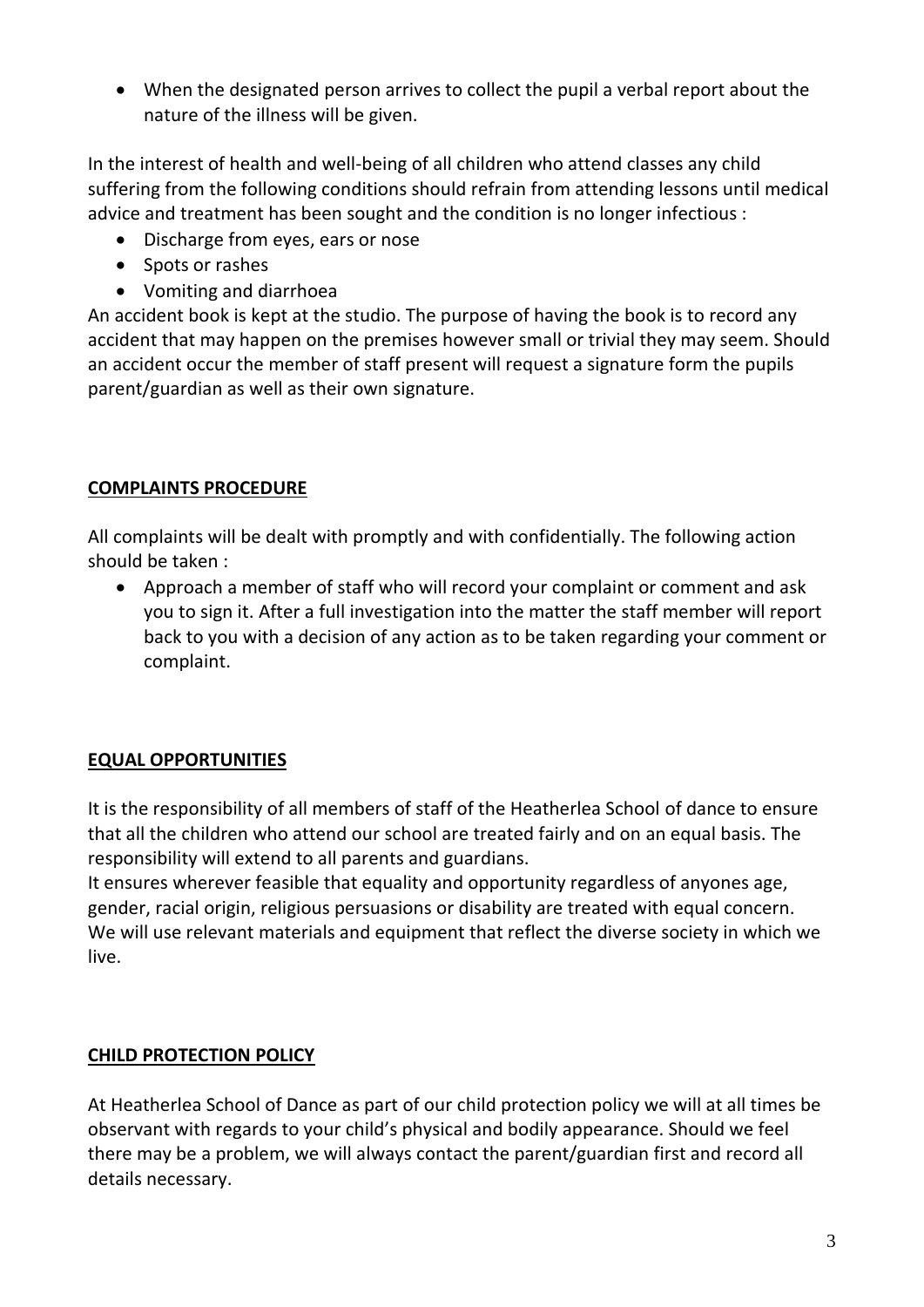Should an allegation be made against a member of staff or volunteer, then the following procedure will be taken :

 Allegation to be notified to a senior member of staff for full investigation to take place.

It may be necessary on occasion during lesson times to seek physical contact with a pupil for correctional purposes only. Teachers will request permission from all pupils before any physical contact is made.

Heatherlea School of Dance is fully committed to safeguarding the well being of its pupils. Every individual in Heatherlea School of Dance should at all times show respect and understanding for their rights, safety and welfare, and conduct themselves in a way that reflects the principles of the school.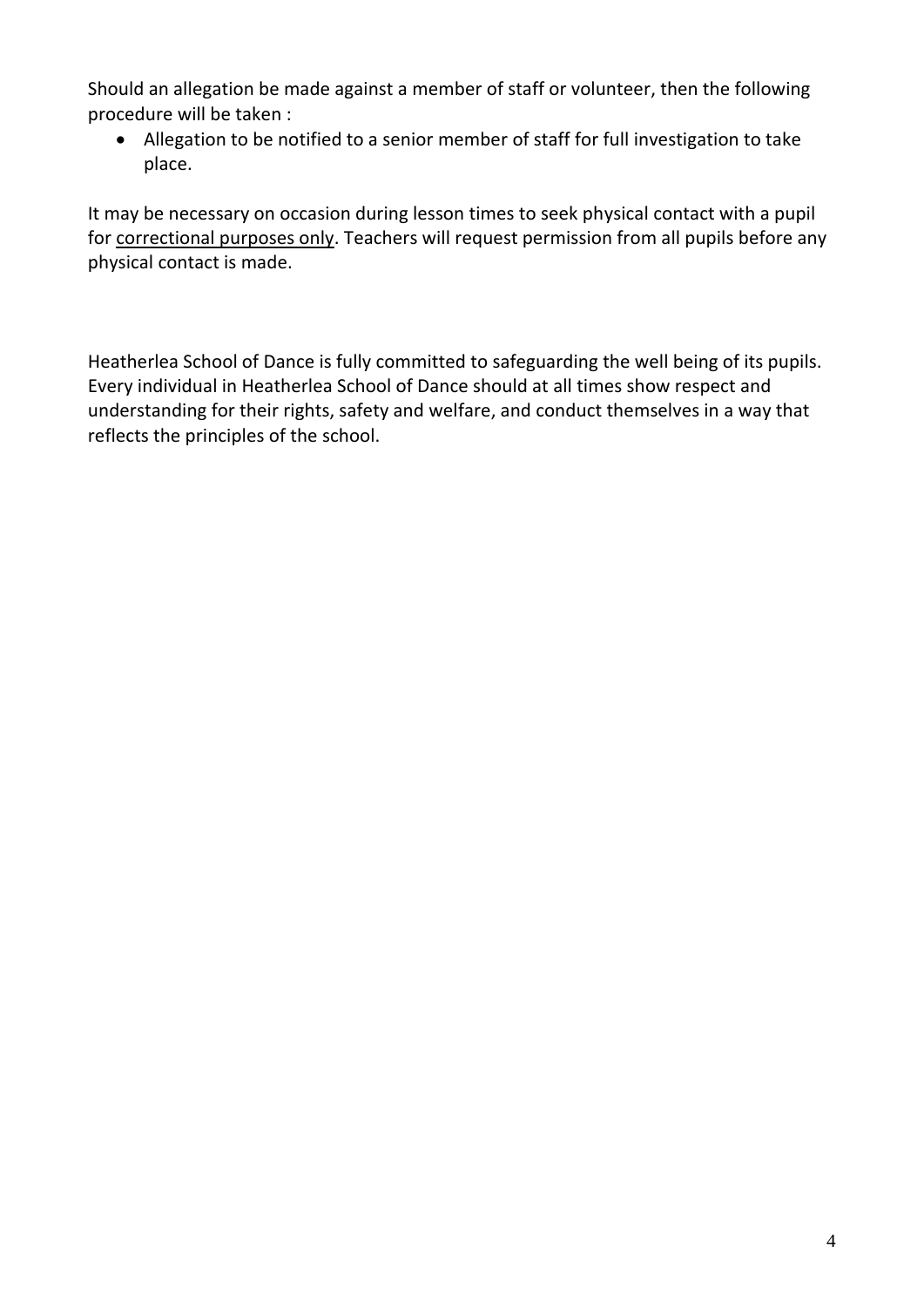#### **HEATHERLEA SCHOOL OF DANCE PUPIL INFORMATION**

#### **For completion by the parent/guardian**

| Address : Address :                                                                                                                                                                                                            |                                                                                                                                                                                                                                |  |
|--------------------------------------------------------------------------------------------------------------------------------------------------------------------------------------------------------------------------------|--------------------------------------------------------------------------------------------------------------------------------------------------------------------------------------------------------------------------------|--|
|                                                                                                                                                                                                                                |                                                                                                                                                                                                                                |  |
| the control of the control of the control of the control of the control of the control of the control of the control of the control of the control of the control of the control of the control of the control of the control  |                                                                                                                                                                                                                                |  |
|                                                                                                                                                                                                                                |                                                                                                                                                                                                                                |  |
| Parent/Guardian Names : Names : Name and Separate and Separate and Separate and Separate and Separate and Separate and Separate and Separate and Separate and Separate and Separate and Separate and Separate and Separate and |                                                                                                                                                                                                                                |  |
|                                                                                                                                                                                                                                |                                                                                                                                                                                                                                |  |
| Home Telephone No : Note and the Contract of the Contract of the Contract of the Contract of the Contract of the Contract of the Contract of the Contract of the Contract of the Contract of the Contract of the Contract of t |                                                                                                                                                                                                                                |  |
| Pupil Mobile Telephone No (if applicable): Notice of the state of the state of the state of the state of the state of the state of the state of the state of the state of the state of the state of the state of the state of  |                                                                                                                                                                                                                                |  |
|                                                                                                                                                                                                                                |                                                                                                                                                                                                                                |  |
| E-Mail Address : The Contract of the Contract of the Contract of the Contract of the Contract of the Contract of the Contract of the Contract of the Contract of the Contract of the Contract of the Contract of the Contract  |                                                                                                                                                                                                                                |  |
|                                                                                                                                                                                                                                |                                                                                                                                                                                                                                |  |
| Mobile Telephone No: Noted that the state of the state of the state of the state of the state of the state of the state of the state of the state of the state of the state of the state of the state of the state of the stat | belongs to: Note and the set of the set of the set of the set of the set of the set of the set of the set of the set of the set of the set of the set of the set of the set of the set of the set of the set of the set of the |  |
| Mobile Telephone No: Noted to the Mobile Telephone No:                                                                                                                                                                         | belongs to: Note and the set of the set of the set of the set of the set of the set of the set of the set of the set of the set of the set of the set of the set of the set of the set of the set of the set of the set of the |  |
| Emergency Contact - other than Parents / Guardians :                                                                                                                                                                           |                                                                                                                                                                                                                                |  |
|                                                                                                                                                                                                                                |                                                                                                                                                                                                                                |  |
|                                                                                                                                                                                                                                |                                                                                                                                                                                                                                |  |
|                                                                                                                                                                                                                                |                                                                                                                                                                                                                                |  |
| Telephone No: Telephone No:                                                                                                                                                                                                    |                                                                                                                                                                                                                                |  |
|                                                                                                                                                                                                                                |                                                                                                                                                                                                                                |  |
|                                                                                                                                                                                                                                |                                                                                                                                                                                                                                |  |
|                                                                                                                                                                                                                                |                                                                                                                                                                                                                                |  |
|                                                                                                                                                                                                                                |                                                                                                                                                                                                                                |  |
|                                                                                                                                                                                                                                |                                                                                                                                                                                                                                |  |
| On occasion it may be necessary to administer basic first aid treatment including the use of                                                                                                                                   |                                                                                                                                                                                                                                |  |

plasters, if your child is unable to wear plasters please can you indicate in the space provided : www.assett.com/www.assett.com/www.assett.com/www.assett.com/www.assett.com/www.assett.com/www.asset

I acknowledge receipt of this form and confirm that the information provided is as accurate as possible.

Signed : state of the state of the state of the state of the state of the state of the state of the state of the state of the state of the state of the state of the state of the state of the state of the state of the state

Date : the state of the state of the state of the state of the state of the state of the state of the state of the state of the state of the state of the state of the state of the state of the state of the state of the sta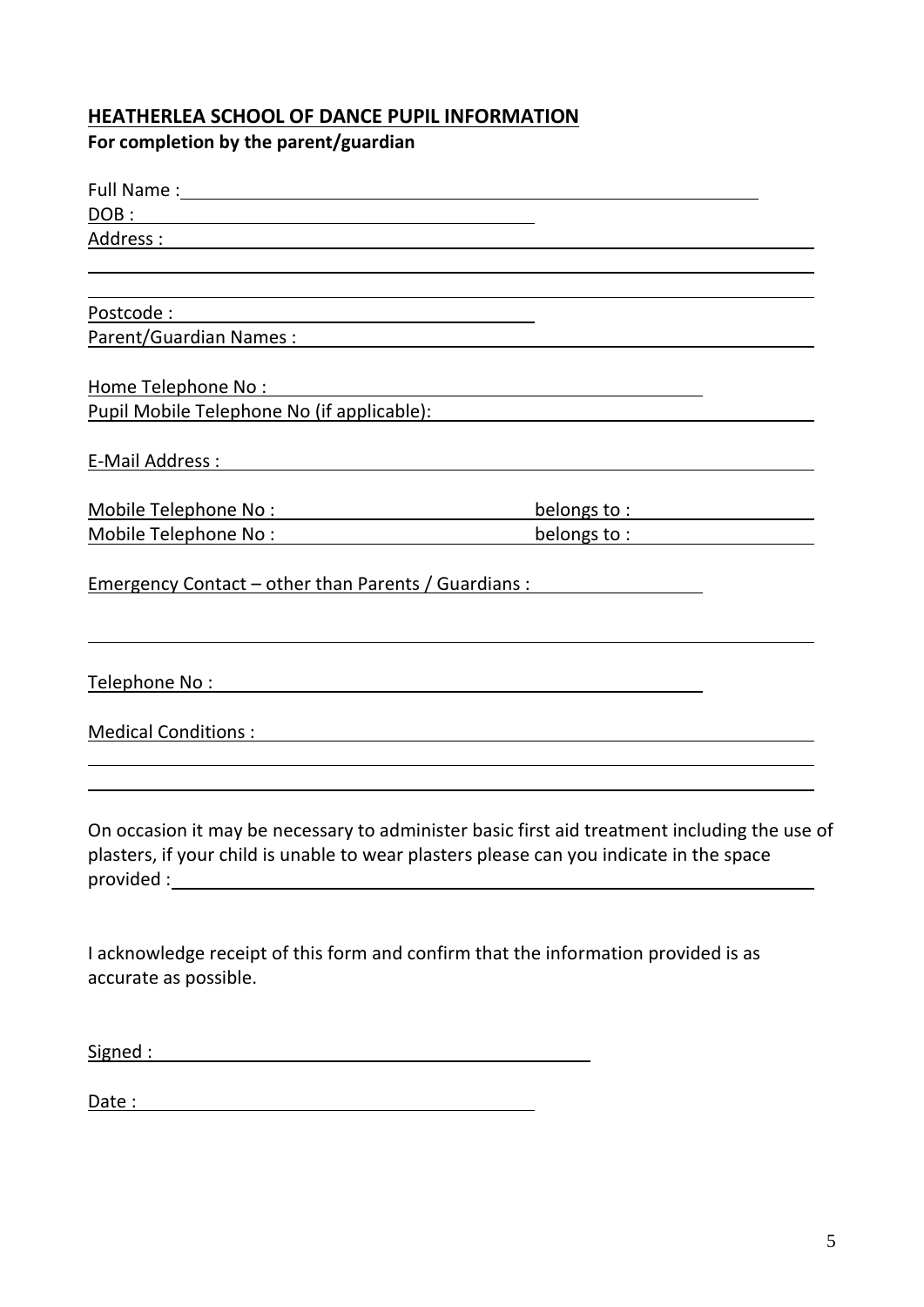| <b>HEATHER SEA</b> |  |
|--------------------|--|
|                    |  |
|                    |  |

HEATHERLEA SCHOOL OF Dance Lib **DANCE CONSENT FORM** 

For completion by the **parent/guardian** 

**Pupils name :**

**I (parent/guardian) of the above named pupil have read and understood the school's policies and procedures.**

**Signed :** 

**Date :**

**I agree to ensure that all lesson payments are on time and paid in full. I understand that all lessons are required to be paid and no refunds can be made. I understand that 4 weeks notice is required to terminate tuition.**

**Signed : Signed :** *Signed :* 

**Date :**

**I understand that on occasions physical contact with pupils is necessary for correctional purposes only and permission from the pupil will be sought first.**

**Signed :** 

**Date :**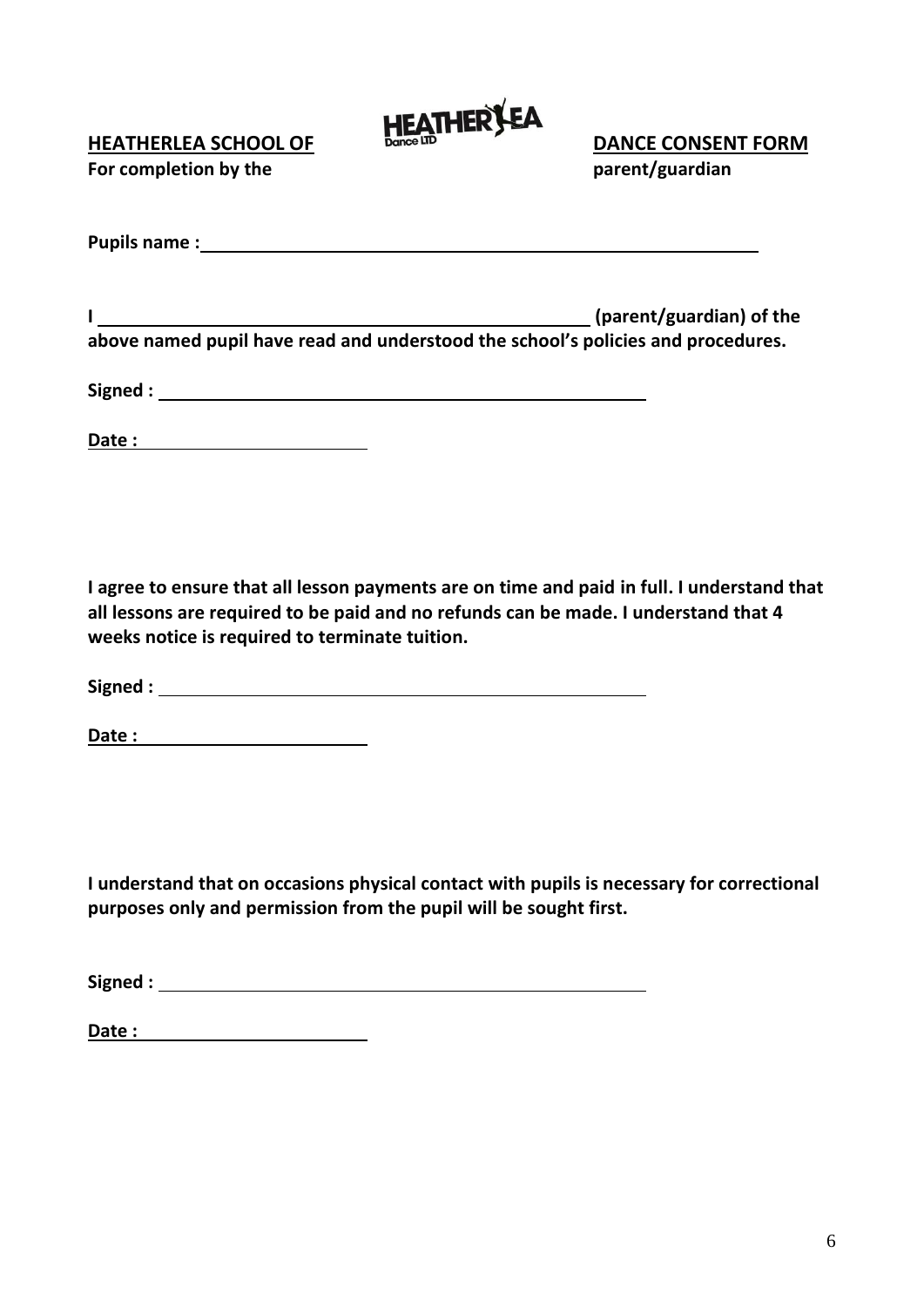

#### **HOME/SCHOOL AGREEMENT**

We believe we can only achieve our aims with the active involvement and support of parents.

We believe that if home and school work together then children will be able to take full advantage of all the school has to offer.

We are therefore asking parents to join us in making a commitment towards the learning and discipline process at our school.

We therefore set out below what you can expect from our school and what we expect from you.

**Pupils name :**

#### **OUR PART**

- Provide a safe well-ordered and fun environment in which learning can take place.
- Value the pupil as an individual.
- Provide a range of opportunities to enable pupils to achieve their full potential.
- Provide opportunities to participate in examination sessions to allow progression and assessment.
- Provide opportunities to participate in theatre performances.
- Encourage high standards of work and behaviour and develop a sense of responsibility.
- Be open and welcoming.
- Be available whenever possible to discuss parental concerns.

#### **YOUR PART**

- o Give the school support in their expectations of good behaviour.
- o Ensure regular and punctual attendance.
- o Ensure correct uniform is worn including hair tied in a secure hairstyle.
- o Make early contact with school when there are worries and problems.
- o Encourage their child to practise when necessary i.e. preparing for examinations or forthcoming theatre performances.
- o Accept the school's ideals and give positive support to all staff.
- o Give general support to all the schools activities.

School Signature :

Home Signature :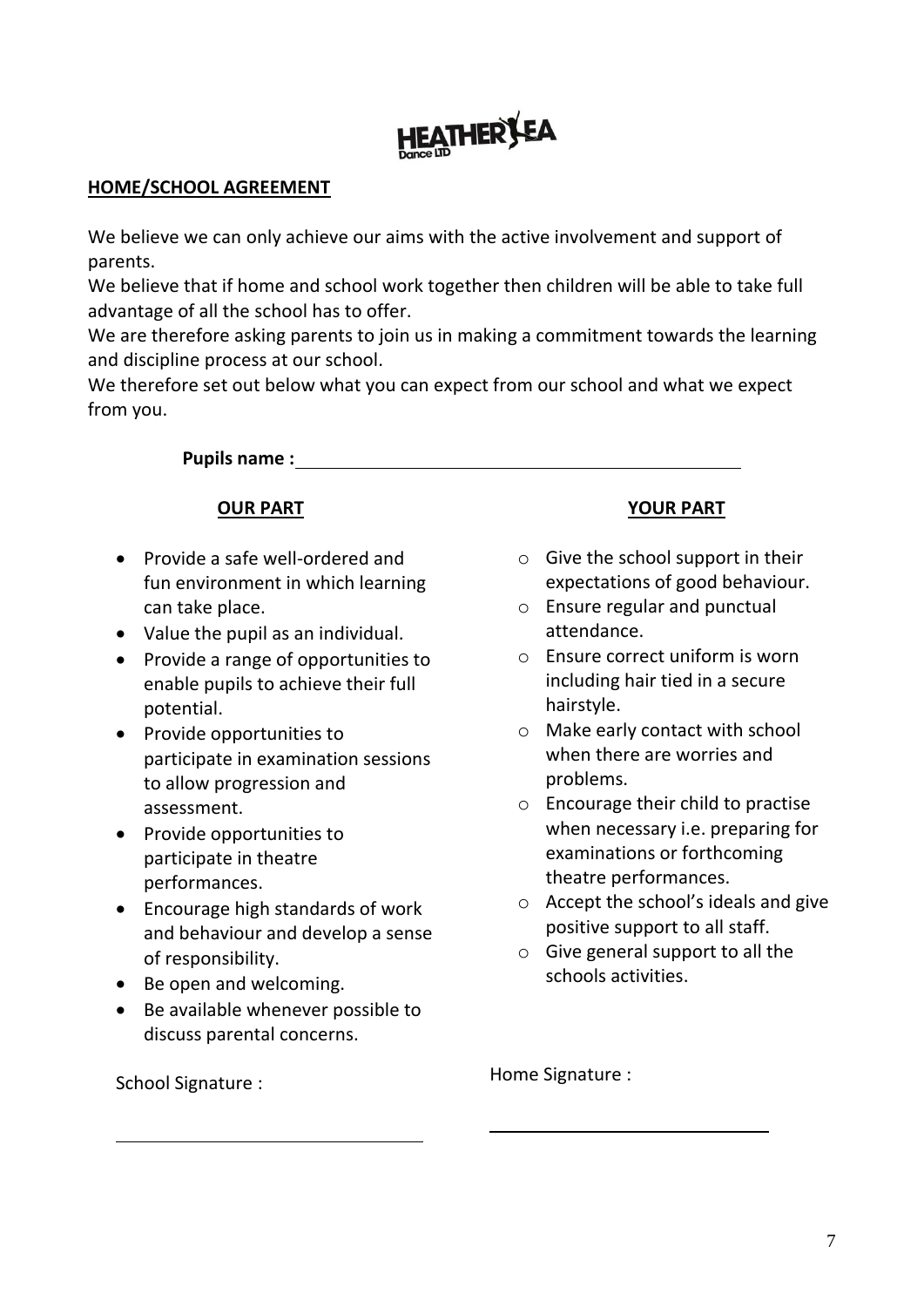## LESSON FEES 2014

| <b>Tinies Class</b>              | 1 hour    | £4.50 |
|----------------------------------|-----------|-------|
| <b>Pre-Primary/Primary Class</b> | 1.5 hours | £6.75 |

In recognition of pupils who attend twice weekly i.e. 1.5 hr lesson & 1 hour lesson a reduction to £10.75 for both lessons is given.

Where two or more members attend of the same family attend classes a reduction of 15% is offered to those when making payment via a monthly standing order.

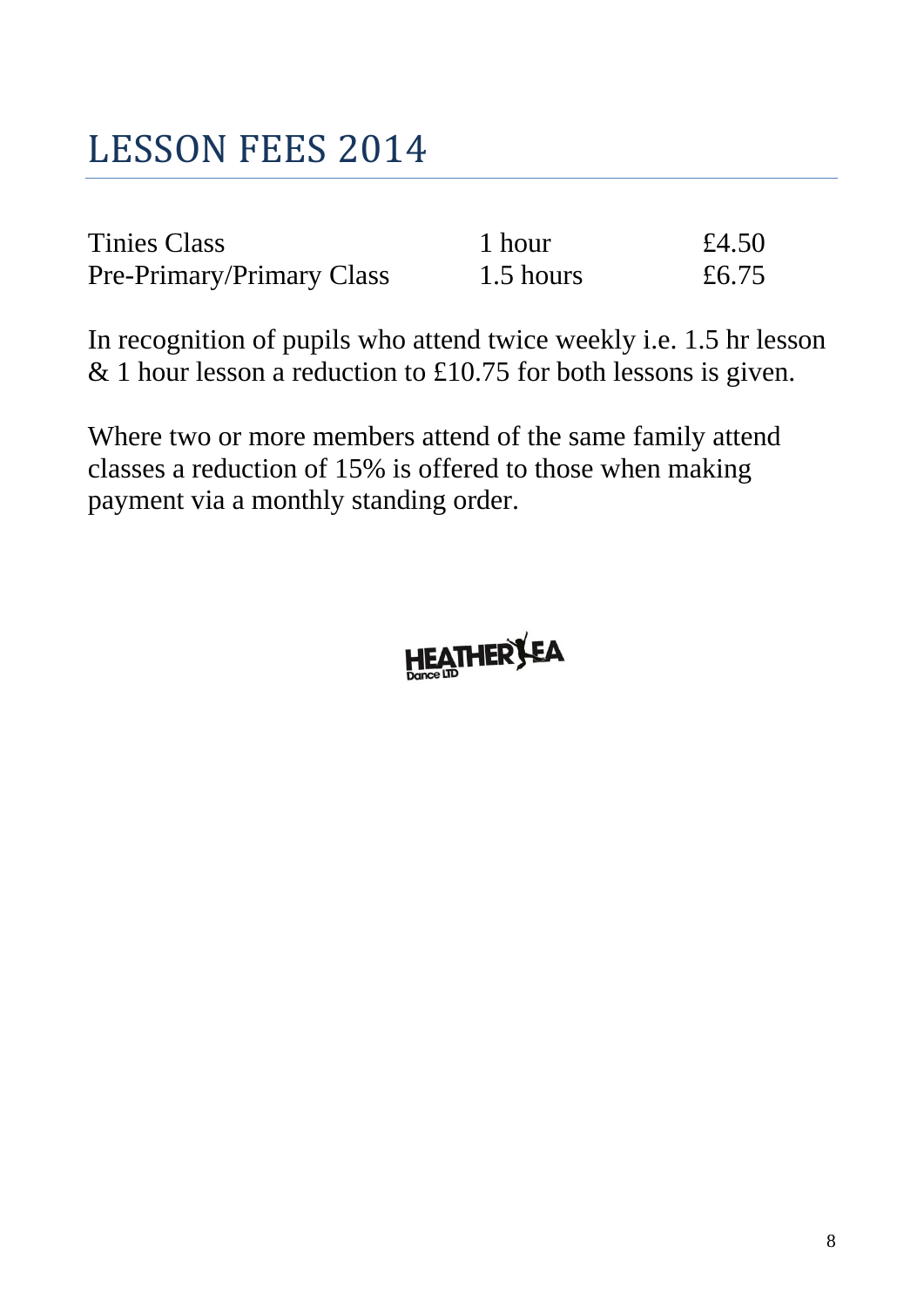## UNIFORM ORDER FORM



| <b>ITEM</b>                                           | <b>SIZES</b>                         | <b>PRICE</b> | <b>SIZE REQUIRED</b> | <b>QTY</b>         | <b>COST</b> |
|-------------------------------------------------------|--------------------------------------|--------------|----------------------|--------------------|-------------|
| <b>BALLET UNIFORM</b>                                 |                                      |              |                      |                    |             |
| Tinies/Pre-Primary/Primary Lilac                      | 000, 00, 0                           | 14.50        |                      |                    |             |
| Leotard                                               |                                      |              |                      |                    |             |
|                                                       | 1, 2                                 | 15.50        |                      |                    |             |
|                                                       | 3a                                   | 16.50        |                      |                    |             |
| Tinies/Pre-Primary/Primary<br>Lilac Wrapover Skirt    | 18", 20", 22", 24"                   | 14.50        |                      |                    |             |
| Crossover                                             | Chest 18", 20", 22",<br>24''         | 12.50        |                      |                    |             |
| <b>Pink Ballet Socks</b>                              | 6-8.5, 9-12, 12.5-<br>3.5            | 2.00         |                      |                    |             |
| <b>Pink Ballet Regulation Tights</b>                  | Ages 3-5, 5-7, 7-9,<br>$9-11, 11-13$ | 3.95         |                      |                    |             |
| Leather/Satin Ballet Shoes with elastic               | Sizes 1 - 8                          | 12.50        |                      |                    |             |
| Grade 1 & 2 & 3 Ballet<br>Lavendar Sleeveless leotard | $\Omega$                             | 13.90        |                      |                    |             |
|                                                       | 1 & 2                                | 15.00        |                      |                    |             |
|                                                       | 3a                                   | 15.90        |                      |                    |             |
|                                                       | 3 & 4                                | 17.50        |                      |                    |             |
| <b>Pink Ballet Socks</b>                              | 6-8.5, 9-12, 12.5-<br>3.5            | 2.00         |                      |                    |             |
| Leather/Satin Ballet Shoes with elastic               | $Sm 8 - 13$                          | 10.50        |                      |                    |             |
|                                                       | $1 - 8$                              | 12.50        |                      |                    |             |
| <b>Grade 4 &amp; 5</b><br><b>Teal Leotard</b>         | 1&2                                  | 15.00        |                      |                    |             |
|                                                       | 3a                                   | 16.50        |                      |                    |             |
|                                                       | 3                                    | 18.50        |                      |                    |             |
|                                                       | $\overline{a}$                       | 18.90        |                      |                    |             |
| <b>Pink Ballet Regulation Tights</b>                  | 8-10, 10-12yrs                       | 8.95         |                      |                    |             |
|                                                       | S, M, L, XL                          | 8.95         |                      |                    |             |
| <b>Satin Ribboned Ballet Shoes</b>                    | $1 - 8$                              | 13.50        |                      |                    |             |
| <b>Canvas Split Sole Ballet Shoes</b>                 | $1-8$                                | 14.50        |                      |                    |             |
| <b>MODERN &amp; TAP UNIFORM</b>                       |                                      |              |                      |                    |             |
| Purple Catsuit (Primary to Grade 4)                   | 000, 00, 0, 1, 2, 3a                 | 16.25        |                      |                    |             |
|                                                       | 3, 4, 5, 6                           | 23.50        |                      |                    |             |
| White Low Heeled Tap Shoes (Primary<br>to Grade 4)    | $Sm 7 - 1$                           | 16.50        |                      |                    |             |
|                                                       | $2 - 5$                              | 17.50        |                      |                    |             |
|                                                       | $6 - 8$                              | 21.95        |                      |                    |             |
| Black Catsuit (Grade 4 upwards)                       | Sm, med, Ige                         | 25.99        |                      |                    |             |
| Black Leather Jazz Tap Shoes (Grade 5<br>upwards)     | $1-8$                                | 36.00        |                      |                    |             |
|                                                       |                                      |              |                      |                    |             |
|                                                       |                                      |              |                      |                    |             |
|                                                       |                                      |              | <b>TOTAL COST</b>    | $\pmb{\mathsf{f}}$ |             |
|                                                       |                                      |              |                      |                    |             |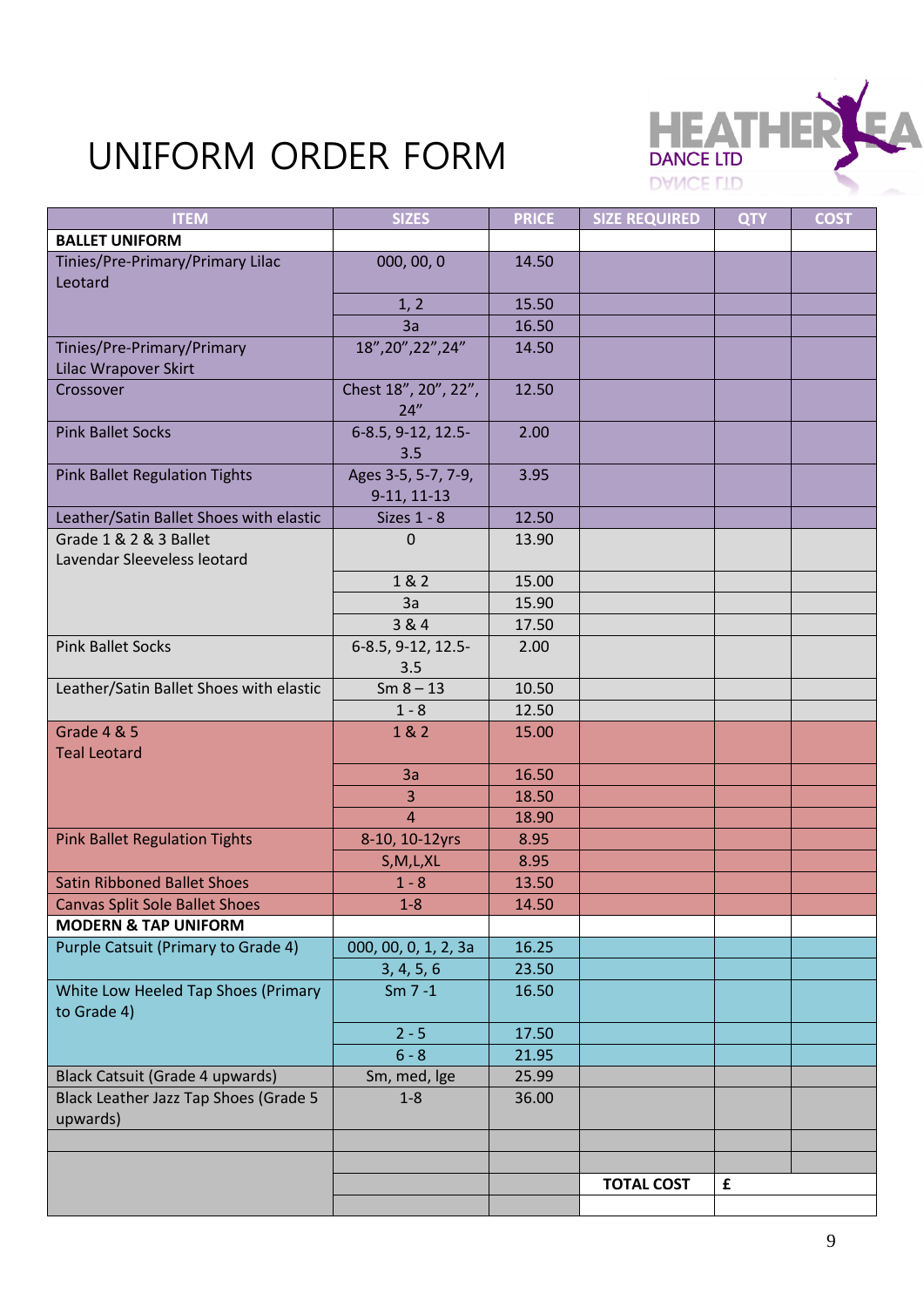### SIZE GUIDE

#### **LEOTARDS & CATSUITS**

- $000 = Age 2-3 yrs$
- $00 = Age 4-5 yrs$
- $0 = Age 5-6 yrs$
- $1 = Age 6-7 yrs$
- $2 = Age 7-9 yrs$
- 3a = Age 10-11yrs
- $3 = Age 12-13 yrs$
- 4 = Small Adult
- 5 = Med Adult

| <b>SHOES</b>                                                                 |  |
|------------------------------------------------------------------------------|--|
| • All ballet shoes are required to be a whole size bigger than an outdoor an |  |

shoe i.e. if your child wears a size 7 then order a size 8.

Tap shoes are measured same as an outdoor shoe.

#### **BALLET TIGHTS & BALLET SOCKS**

- Ballet Tights are measured in ages
- Ballet socks in shoe sizes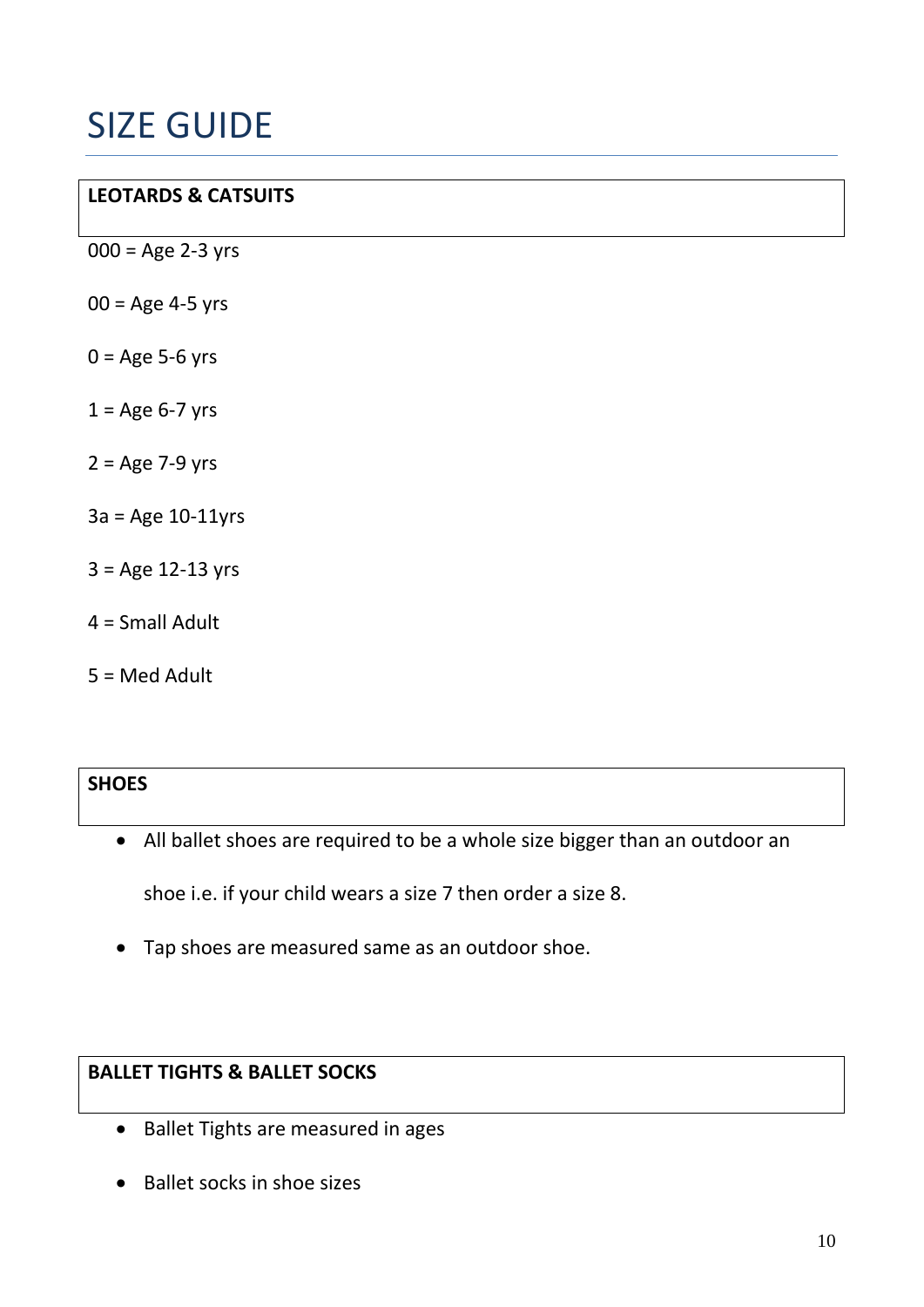### **TINIES**